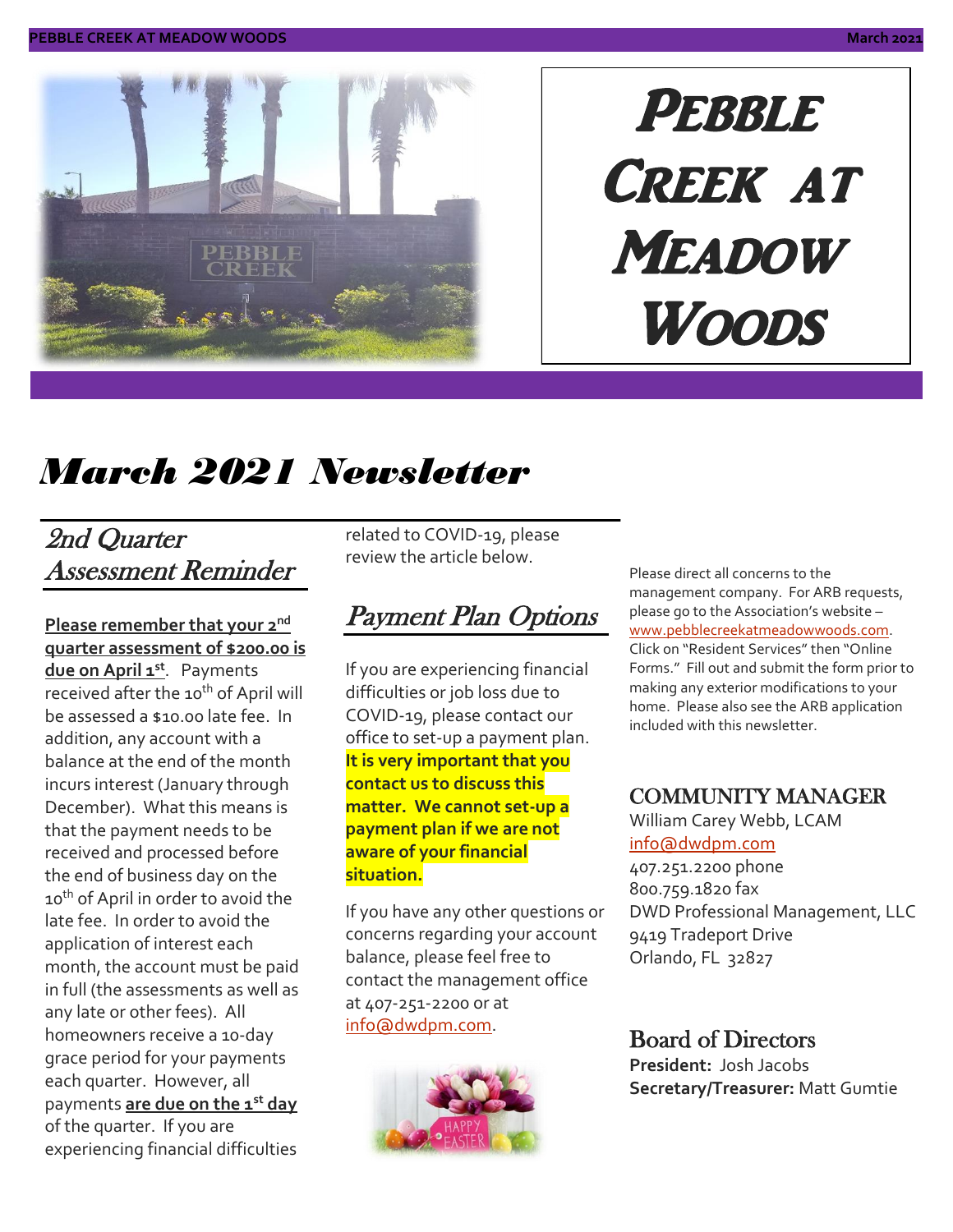### School Lunches – Trash on Oakshire Boulevard

It has come to our attention recently that students are disposing of their lunches on Oakshire Boulevard each day. In most cases, the students are throwing these lunches onto the ground. If you have a student in either Oakshire Elementary School or Meadow Woods Middle School, please remind your children to dispose of waste properly. The Oakshire at Meadow Woods Board has also contacted the School Resource Officers and Principals to notify them of the issue with the school lunches. We are hoping that they will speak to all of the students and ask that they not litter on Oakshire Boulevard.

Thank you for your cooperation and assistance in this matter.

#### Architectural Guidelines – Approved Colors for Homes and Roofs and Guidelines for Decks, Screen Enclosures, Patios, Driveways, and Garbage Can Storage

Please be aware that the Board has established architectural guidelines for your community. The community has several approved color schemes for painting your homes and several approved shingle colors for replacing your roofs available for your review on the community website. In addition, the Board has created guidelines for the installation of decks, screen enclosures, patios, driveways, and garbage can storage. Please use the following link to view these options on the community website: [https://pebblecreekatmeadowwoods.weebly.com/architectural-change-form.html.](https://pebblecreekatmeadowwoods.weebly.com/architectural-change-form.html)

If you have any questions or concerns regarding the process for making exterior modifications to your home, please feel free to contact the management office for further instructions and assistance. You may also review the article below on page 6.

### 2021 Budget Requests

If you are interested in obtaining the 2021 Budget for your community, please feel free to review the document on the community website using the following link:

[https://pebblecreekatmeadowwoods.weebly.com/budget.html.](https://pebblecreekatmeadowwoods.weebly.com/budget.html) You may also contact the management office to obtain a copy via email or regular mail.

### Corona Virus (COVID-19) Update

The state of Florida is currently in the third phase of reopening. Per the advice of the Association's attorney, the Association is required to follow CDC guidelines and Osceola County ordinances even in Phase 3. Based on the attorney's advice and the need to follow these guidelines and ordinances, the Board has decided to continue with the following safety procedures as outlined below:

**1) Office Visits – By Appointment Only: If you must stop by the management office in person, you will be required to make an appointment first so the staff can ensure proper social distancing.** We will also require that you wear a mask or covering over your nose and mouth while visiting the office. Please contact the office at 407-251-2200 to make an appointment if needed. We encourage all residents to use the online portal or to conduct business via phone or email when possible.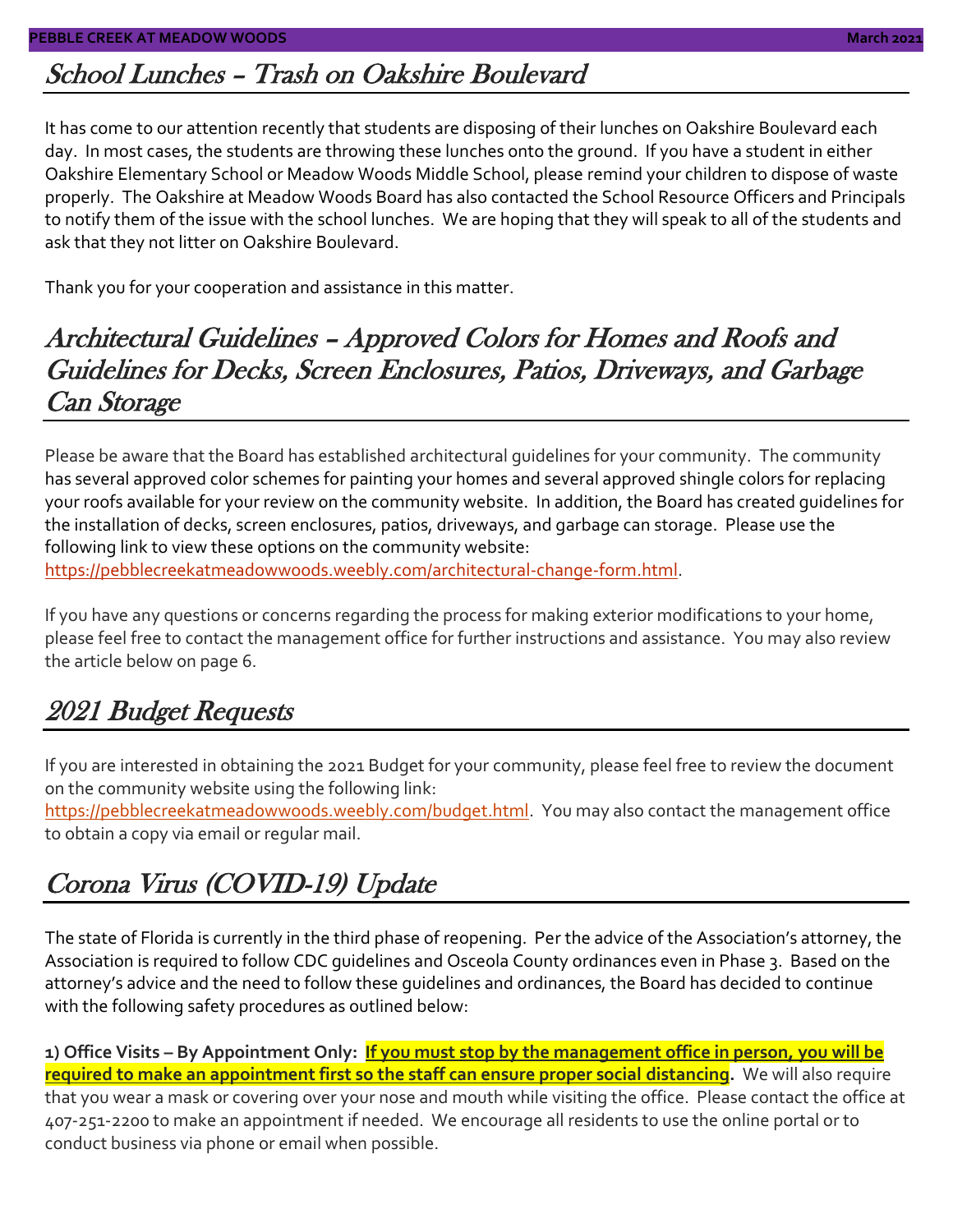**2) Board Meetings:** The Board will continue to conduct all business via telephone or video-conference.

**3) Common Areas:** The pool and playground area will remain closed for the health and safety of the community.

We appreciate your cooperation and understanding in this matter.

We will continue to monitor the situation at the local, state, and federal level and will provide updates to you as needed. We encourage all of our residents to follow the recommendations from the Center for Disease Control (CDC) and the Florida Department of Health regarding COVID-19 in order to limit the spread of the disease and to keep your family and neighbors safe.

Please use the following links to the websites for the CDC and the Florida Department of Health.

**Center for Disease Control:** <https://www.cdc.gov/coronavirus/2019-nCoV/index.html> Florida Department of Health: <http://www.floridahealth.gov/> or call the COVID-19 Hotline if you have questions at 866-779-6121.

If you have any questions or concerns, please contact our office by phone at 407-251-2200 or by email at [info@dwdpm.com.](mailto:info@dwdpm.com) We wish all of our residents well during this difficult time. Take care, and stay safe.

#### Owner Access Platform

Please be advised that you may utilize an online owner access portal where you may login to manage your account and access community documents. With your Internet-enabled device, you are able to view your current account balance, check your payment history, view your open records and more!

To ensure your privacy, only homeowners whose email address is on file have already received a registration email. **If you have not already provided your email, please email your information to [info@dwdpm.com](mailto:info@dwdpm.com)** and include your community name, address within the community, and the email address you want on file. This extra step is designed for the safety of your personal information because it allows us to verify each homeowner. Once your email address has been opted into the system, you will receive an email to register. For security purposes, a return email will be sent to confirm you are the owner of that email account.

If you received the registration email but the time has expired and you are in need of a new registration email, please contact our office by email at **[info@dwdpm.com](mailto:info@dwdpm.com)** with your request. Please make sure to include the email address you want us to use and we process a new registration email for you.

Please check your SPAM folder as it may be filtered automatically. After you click the link in the confirmation email you can create your password and your account will be registered. You will then be able to log into your account using your email address and the password you created when you registered. Please make sure to use Google Chrome which is the preferred web browser for the platform.

#### We encourage everyone to utilize the new on-line access platform at

<https://owner.topssoft.com/DWDProfessionalManagement/Account/Login> in order to review your account balance and obtain information. Please let us know if have not received your invitation to join the platform, and we will help you set-up your account.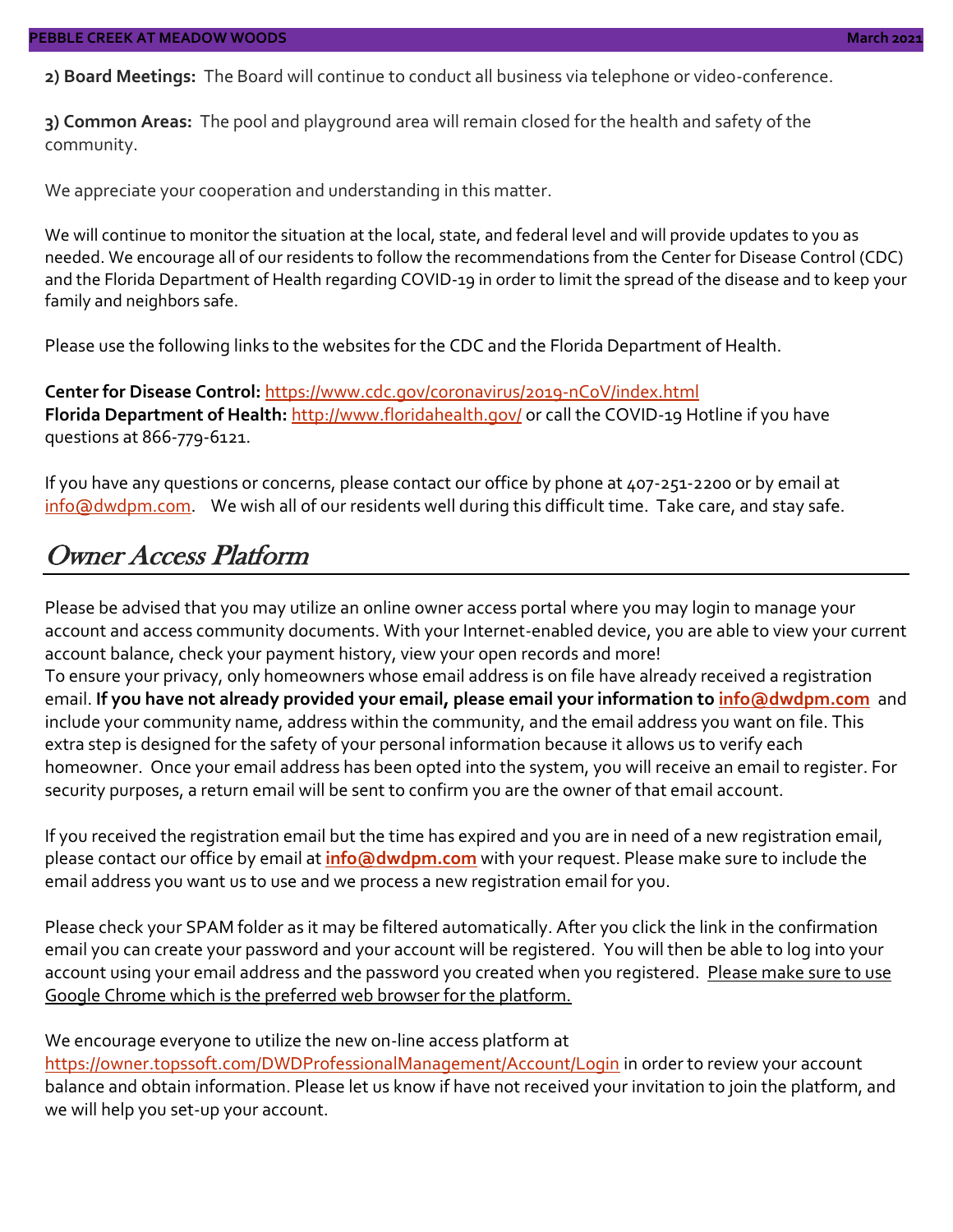### Please Pick-Up After Your Pets

We understand that many of the residents in our community are pet owners. Owning a pet is a wonderful experience for the "parent" and it brings many joys to you as well. However, having a 4-legged addition to your family also brings many responsibilities.

If your new bundle of joy happens to be a dog, then one of the responsibilities is picking up after your pet. When you live in a community you cannot just let your dog out and then close the door. **Your pet must be on a leash at all times, and any pet waste MUST be picked up and disposed in a waste receptacle.** This is not only a community rule; it is an Orange County ordinance as well.

Dog waste is a hazardous substance and causes damage to grass and may spread illnesses to others. Thank you for your understanding and cooperation in this matter.

### Association Payments Via the Payment Portal with Center State and Payment Reminders

If you have set-up automatic payments through the on-line payment system with Center State Bank, please be aware that DWD Professional Management does not have access to that system and any updates needed must be made directly by you. If you have made any errors in terms of the amount of your payment or the frequency of your payment, please login into the portal to make any necessary revisions. Go to schedule payments, cancel the current request, and start a new request with the correct payment amount and/or frequency.

Please keep in mind that the system is automatically selected for monthly payments, so please indicate the correct frequency for your association payments and change as needed. The assessment payments for Pebble Creek are quarterly and are due on January 1, April 1, July 1, and October 1. Please also be aware that all on-line payments take 2 to 3 business days for processing before they are applied to your account.

In addition, the on-line payment system is a payment portal only. This system is not connected to the account system with the management company. The payment portal does not have any information regarding your current account balance. If you need your account balance or a full detailed payment history report, you must contact the management company directly.

Finally, please be aware that DWD Professional Management does not send payment reminders by text or email. If you are receiving payment reminders through text or email, this is because you have signed up for it through the online payment portal. If you have signed up for the reminders in error, please login into the portal. Go to notifications and cancel/edit the request and make any changes needed or set-up a new request.

If you have any questions or concerns about the on-line payment portal, please contact the management office for assistance.

# Reporting Street Light Outages

If you notice a street light out on your street, please call Duke Energy at 407-629-1010 to report the street name or section where the light is located. You may also visit the following website to report the outage: [https://www.duke](https://www.duke-energy.com/customer-service/request-light-repair)[energy.com/customer-service/request-light-repair.](https://www.duke-energy.com/customer-service/request-light-repair) Please contact the management office if you need assistance or if you have any questions.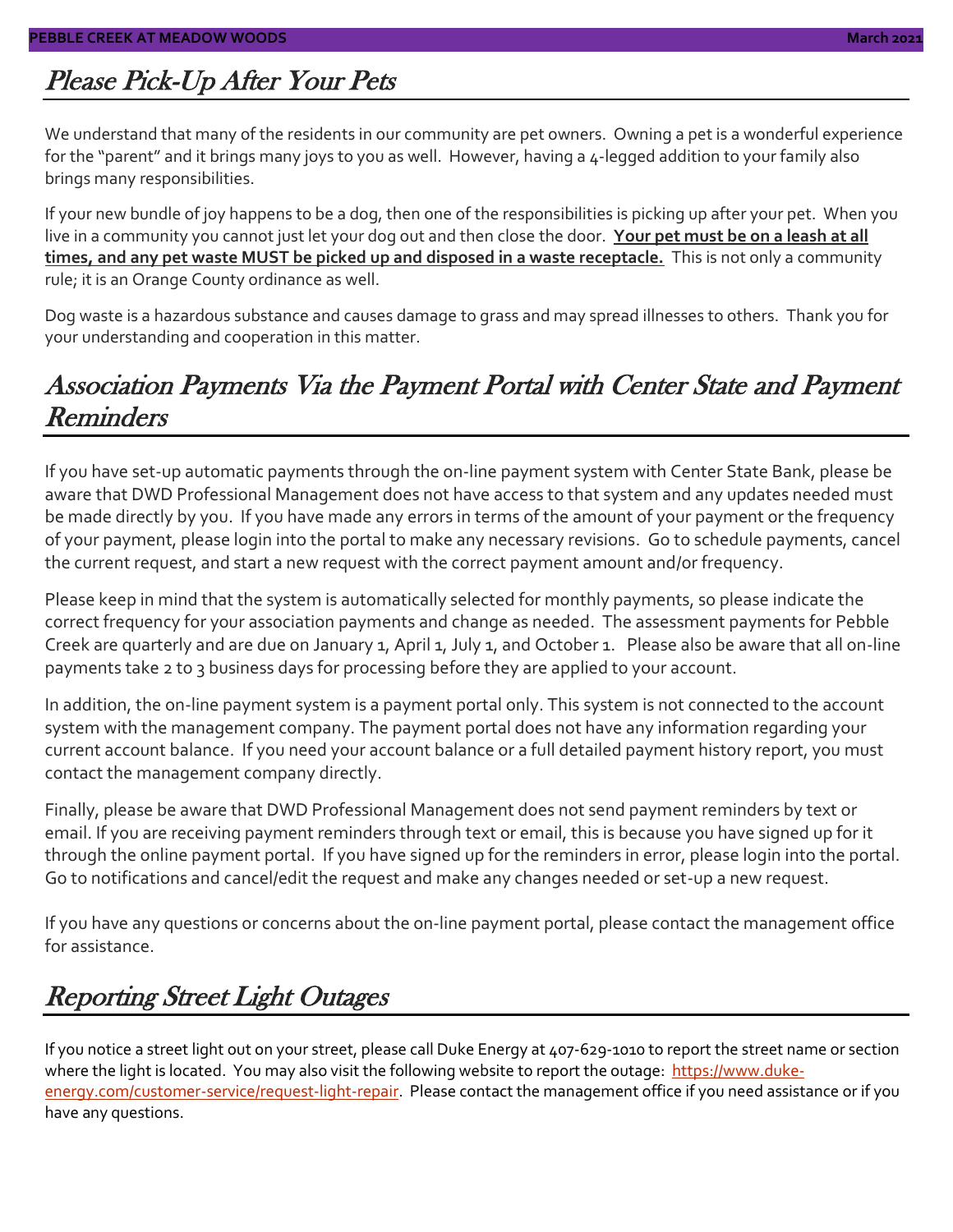#### Parking Regulations

If your vehicle is parked on the street at night in the community, your car may be towed. Per the rules and regulations of our community, all vehicles must be parked in your garage or driveway at night. If a vehicle is parked on the street between the hours of 12 AM – 6 AM, it may be towed **without warning at the owner's expense**.

**If you are planning a special event or party**, and you will have guests parked in the street from 12 AM – 6 AM, please contact the management office to make arrangements **at least 24 hours in advance** so we may inform the towing company and so we have time for you to pick up parking permits from the management office. Please be aware that the maximum number of vehicles permitted is 10.

If your vehicle or a vehicle of a guest is towed due to a violation of the parking rules and regulations, you should **contact the towing company to resolve the situation**. *Do not call DWD Professional Management regarding a towing issue*. The Board has not authorized the management company to make ANY exceptions to the parking rules and regulations. If you do not follow these parking rules, you will be towed **at your own expense** and **will not be reimbursed for any reason**.

Please be advised that the towing company, **Universal Towing and Recovery**, has moved from their previous location. The towing company's contact information is as follows: **Universal Towing and Recovery, 407-816- 0102, 206 6th Street, Lot 300 Orlando, Florida 32824.**

### Off-Duty Sheriff's Deputy Patrols and Suspicious Activity

Your community is patrolled several days per month by an off-duty Orange County Sheriff's Deputy. The deputy is on patrol to spot suspicious activity, to help enforce traffic laws, and to help the people in communities we manage in Meadow Woods. If you see the deputy on patrol, and if you have noticed any suspicious activity, please stop the deputy and talk with him regarding your concerns. You should also call the Orange County Sheriff's Department at (407) 836-4357 to report suspicious or criminal activities. **The Sheriff's Department is the only organization charged with the protection of your property, and they are the only organization with the authority to approach and stop these people and their activities**.

Please be aware that the deputy is only able to enforce state law and county ordinances. If you see a community violation (i.e., parking on the grass), please call DWD Professional Management to address these concerns. Thank you.

### Noise Complaints

Please be aware that Orange County Sheriff's Department does not have any set time for enforcing the noise violation ordinance. According to our local deputy, the Disturbance of the Peace Statute is enforceable any time of day. **If you feel that your neighbors are violating the noise ordinance, please contact the Orange County Sheriff's Department to file a complaint at 407-836-4357**. The Sheriff's Department will then send a deputy to request the responsible party to tone down their gathering. If a second request is made concerning the same disturbance, the Sheriff's Department will take the necessary actions to ensure your neighbors follow the noise ordinance.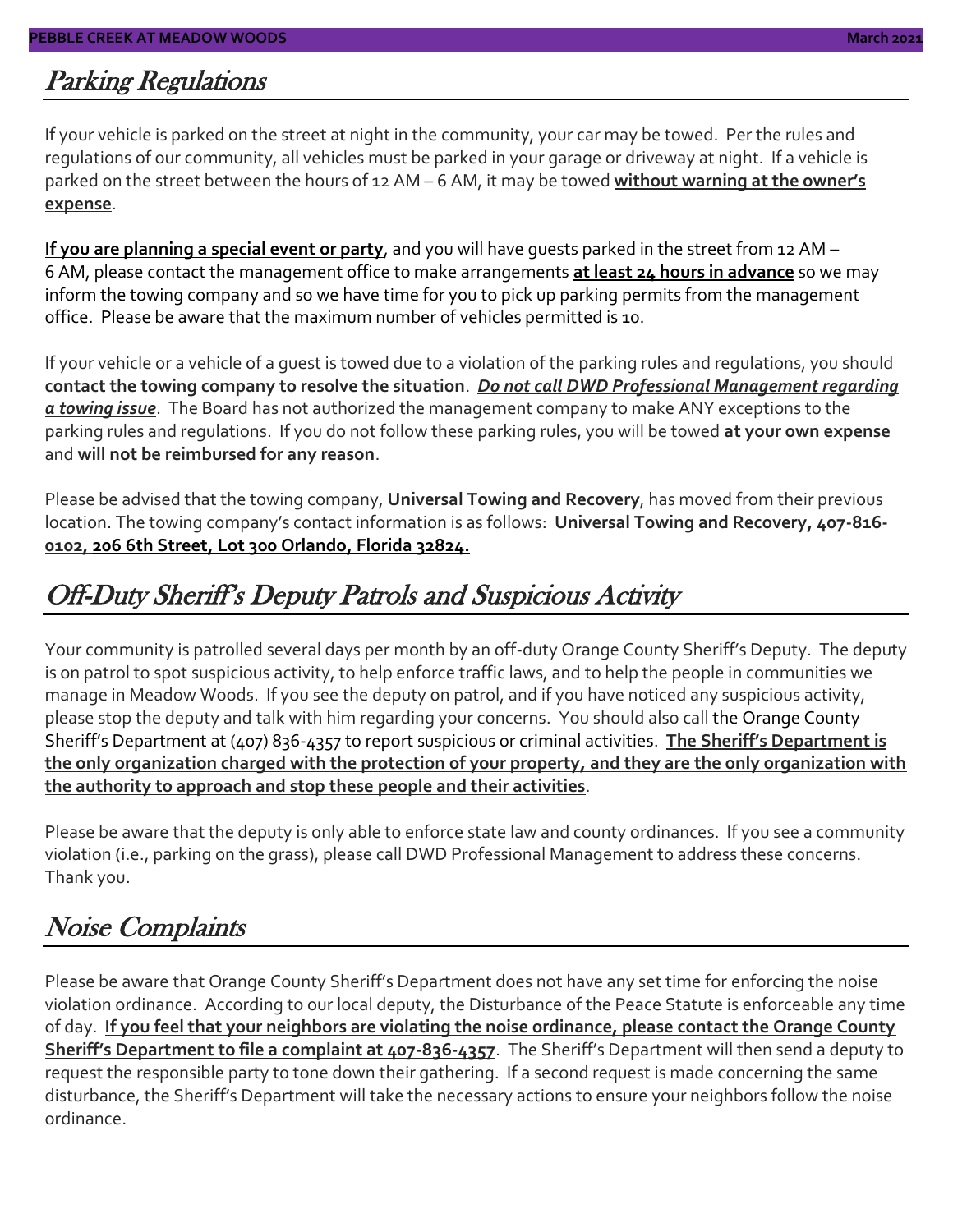Please be aware that the Association is not responsible for enforcing County ordinances. Only the Sheriff's Department may enforce County ordinances and laws. If you have any questions or concerns regarding this issue, please contact the management office.

#### Architectural Changes (Exterior Modifications)

It has come to our attention that some homeowners are not familiar with the steps of the Architectural Review process. That is quite understandable. We would like to take this opportunity to help anyone in our community better understand this process.

If you are going to make any changes to the front of your property, including landscaping changes, or if you intend to make any structural changes to your property (i.e., room additions, pools, screen enclosures), then you will need to fill out the Architectural Review Committee (ARC) application.

These applications will always be available on your community's website and they are included in the monthly newsletter (please see the form below). Please follow the instructions on the form and submit all of the required documents for your requested change. When you are submitting an application to the ARC, remember to include the following:

1. Two (2) copies of the property survey that show the location of the proposed changed, alteration, renovation or addition.

- 2. Two (2) drawings of your plan(s).
- 3. Two (2) copies of color samples, if applicable.

Please note that applications submitted by fax or without two (2) copies of the survey, drawing, or color sample will be considered incomplete. If an application is incomplete, it will not be processed and will be returned to you.

Finally, please be aware that the Association has architectural guidelines indicating the list of approved color schemes for painting your home and the shingle colors for any roof replacements. If you would like to review these guidelines, please visit the Association's website at the following link:

[https://pebblecreekatmeadowwoods.weebly.com/architectural-change-form.html.](https://pebblecreekatmeadowwoods.weebly.com/architectural-change-form.html) You may also find the approved color schemes on the Sherwin Williams website using the following link:

[https://www.sherwin-williams.com/homeowners/color/find-and-explore-colors/hoa/orlando/fl/pebble-creek-at](https://www.sherwin-williams.com/homeowners/color/find-and-explore-colors/hoa/orlando/fl/pebble-creek-at-meadow-woods/)[meadow-woods/](https://www.sherwin-williams.com/homeowners/color/find-and-explore-colors/hoa/orlando/fl/pebble-creek-at-meadow-woods/)

If you have any questions, please call us at 407-251-2200, and we will be happy to assist you. Also note that management does NOT approve or deny any of these requests. We collect the applications and then submit them to the community's Architectural Review Committee (ARC). The ARC is a group of volunteer homeowners who review the applications and approve or deny the applications based on your community's written criteria (the architectural guidelines). Per Florida Statutes, this process may take up to 30 days.

As soon as the Committee makes a decision, we will mail you the letter of approval or denial. Please make sure you do not proceed with any improvements until you have heard from the Committee. I hope this helps everyone understand the Architectural Review process a little better. If this still leaves you with any questions, please feel free to contact our management office.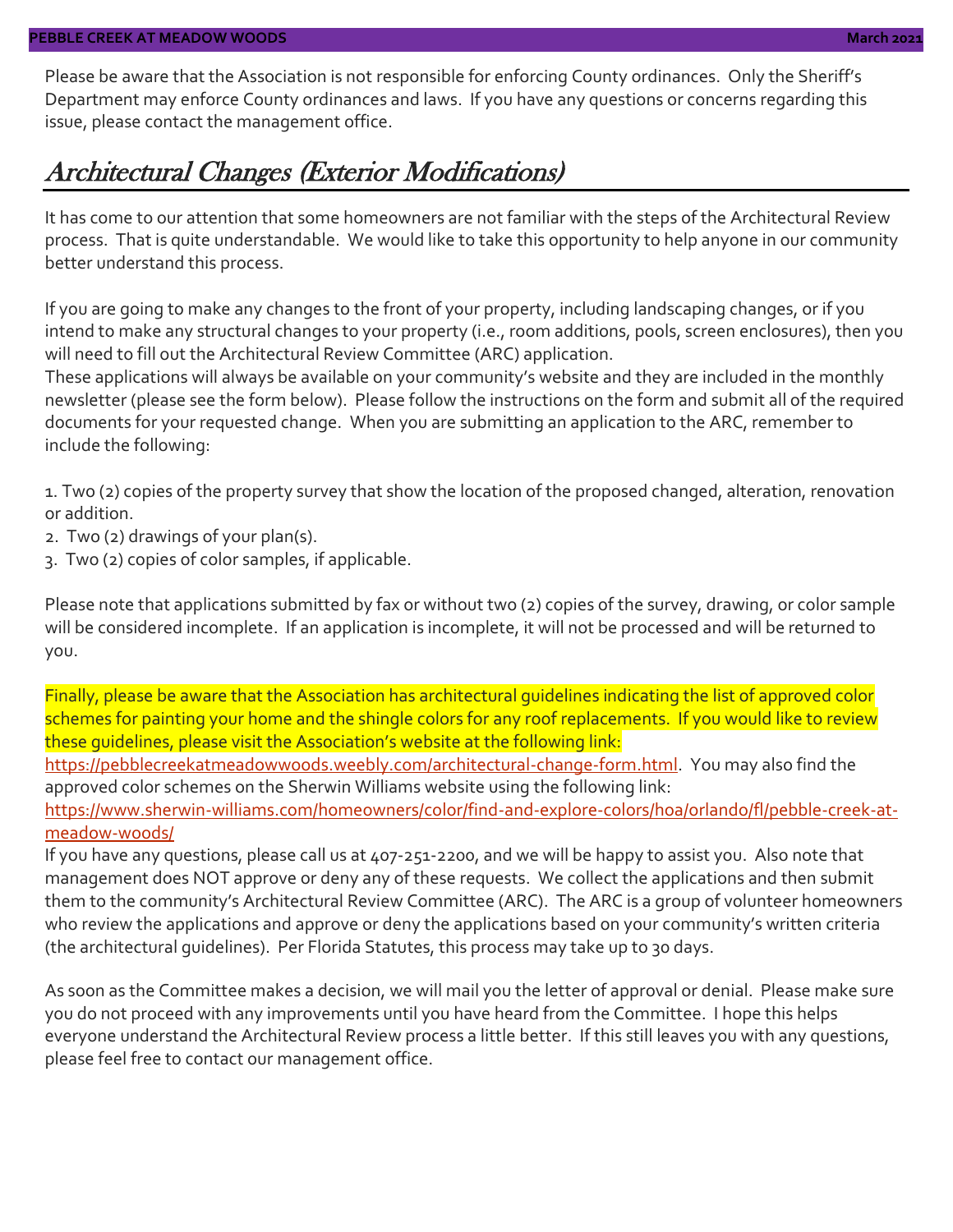# **SYMPTOMS OF CORONAVIRUS DISEASE 2019**

# **Patients with COVID-19 have experienced mild to** severe respiratory illness.





03/02/14 NovA20, 2020, 12:59 M

cdc.gov/COVID19-symptoms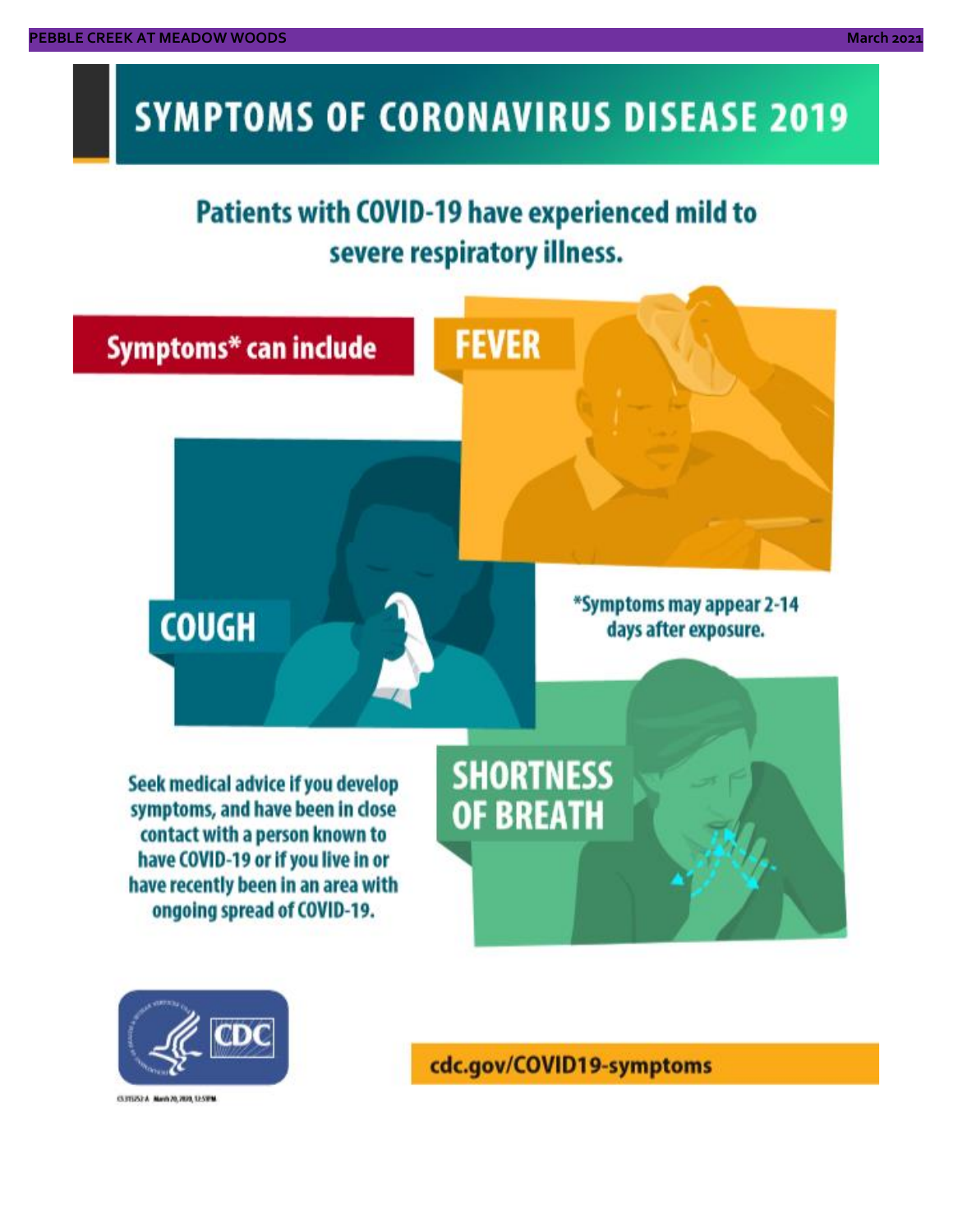### Community Services Phone Numbers

#### **Emergency:**

| Fire, Police, Medical Emergency: | $\overline{911}$ |
|----------------------------------|------------------|
|                                  |                  |

#### **Law Enforcement:**

| Orange County Sheriff's Dept. (Non- | 407-836-4357 |
|-------------------------------------|--------------|
| Emergency):                         |              |
|                                     |              |
|                                     |              |

#### **Utilities:**

| <b>Orange County Utilities:</b> | 407-836-5515 |
|---------------------------------|--------------|
|                                 |              |

#### **Chamber of Commerce:**

| Orlando Chamber of Commerce: | 407-425-1234 |
|------------------------------|--------------|
|                              |              |

#### **Miscellaneous:**

| Orange County Public Schools:                    | 407-317-3200 |
|--------------------------------------------------|--------------|
| Orange County Office of Emergency<br>Management: | 407-836-9140 |
| Orange County Health Department:                 | 407-858-1400 |
| Florida Poison Information Center:               | 800-222-1222 |
| Orange County Public Library:                    | 407-836-7390 |
| Social Security Administration:                  | 800-772-1213 |
| Orange County<br>Voters' Registration Office:    | 407-836-2070 |
| <b>Orange County Animal Services:</b>            | 407-836-3111 |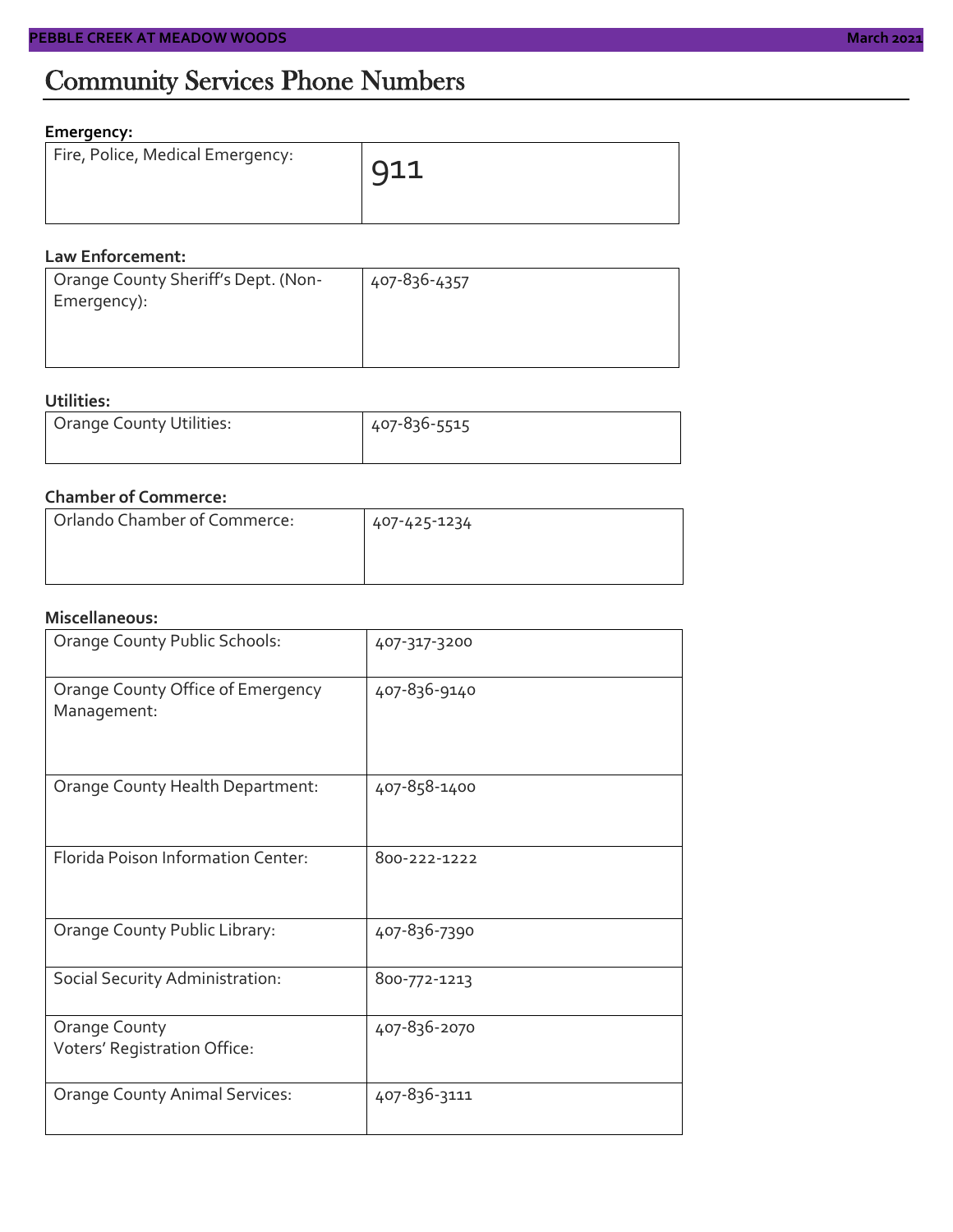#### **PEBBLE CREEK AT MEADOW WOODS HOMEOWNERS' ASSOCIATION, INC.** MAIL OR EMAIL FORM TO: 9419 Tradeport Drive, Orlando, FL 32827

PHONE: 407-251-2200 FAX: 800-759-1820 EMAIL: [info@dwdpm.com](mailto:info@dwdpm.com)

#### **ARCHITECTURAL REVIEW BOARD (ARB) APPLICATION**

|              |                                                                 |                                                                                                                   | Tenant Name: The contract of the contract of the contract of the contract of the contract of the contract of the contract of the contract of the contract of the contract of the contract of the contract of the contract of t |                                                                                                                                                                                                                                |
|--------------|-----------------------------------------------------------------|-------------------------------------------------------------------------------------------------------------------|--------------------------------------------------------------------------------------------------------------------------------------------------------------------------------------------------------------------------------|--------------------------------------------------------------------------------------------------------------------------------------------------------------------------------------------------------------------------------|
|              |                                                                 |                                                                                                                   |                                                                                                                                                                                                                                |                                                                                                                                                                                                                                |
|              | Mailing Address: _______________                                |                                                                                                                   |                                                                                                                                                                                                                                |                                                                                                                                                                                                                                |
|              |                                                                 |                                                                                                                   |                                                                                                                                                                                                                                | E-mail: E-mail: All and the second second second second second second second second second second second second second second second second second second second second second second second second second second second secon |
|              |                                                                 |                                                                                                                   |                                                                                                                                                                                                                                | In Accordance with the Declaration of Covenants, Conditions and Restrictions and the Association's Rule and Requlations, Installation                                                                                          |
|              | must conform to this approval and the Association's quidelines. |                                                                                                                   |                                                                                                                                                                                                                                |                                                                                                                                                                                                                                |
|              |                                                                 | I hereby request consent to make the following changes, alteration, renovations and /or additions to my property. |                                                                                                                                                                                                                                |                                                                                                                                                                                                                                |
| () Fence     | () Swimming Pool () Lawn Ornament () Screen Enclosure           |                                                                                                                   | () Landscaping                                                                                                                                                                                                                 |                                                                                                                                                                                                                                |
| () Patio     | () Exterior Color                                               | () Lawn Replacement                                                                                               |                                                                                                                                                                                                                                |                                                                                                                                                                                                                                |
| Description: |                                                                 |                                                                                                                   |                                                                                                                                                                                                                                |                                                                                                                                                                                                                                |

Attach two (2) copies of the property survey that shows the locations of the proposed change, alteration, renovation or addition.

\_\_\_\_\_\_\_\_\_\_\_\_\_\_\_\_\_\_\_\_\_\_\_\_\_\_\_\_\_\_\_\_\_\_\_\_\_\_\_\_\_\_\_\_\_\_\_\_\_\_\_\_\_\_\_\_\_\_\_\_\_\_\_\_\_\_\_\_\_\_\_\_\_\_\_\_\_\_\_\_\_\_\_\_\_\_\_\_\_\_\_

Attach two (2) drawings of your plan(s). Attach two (2) color samples, if applicable.

#### **NOTE: Applications submitted by fax or without two (2) copies of the survey, drawing, or color sample will be considered incomplete. If an application is incomplete, it will not be processed and will be returned to you.**

I hereby understand and agree to the following conditions.

- 1. No work will begin until written approval is received from the Association. You have 60 days from the approval date to complete the work. If not, then you must reapply for ARB approval.
- 2. All work will be done expeditiously once commenced and will be done in a professional manner by a licensed contractor or myself.
- 3. All work will be performed timely and in a manner that will minimize interference and inconvenience to other residents.
- 4. I assume all liability and will be responsible for any and all damages to other lots and/or common area, which may result from performance of this work.
- 5. I will be responsible for the conduct of all persons, agents, contractors, subcontractors and employees who are connected with this work.
- 6. I am responsible for complying with all applicable federal, state and local laws, codes, regulations and requirements in connection with this work. I will obtain any necessary governmental permits and approval for the work.
- 7. Upon receipt DWD Professional Management, LLC will forward the ARB Application to the Association. A decision by the Association may take up to 30 days. I will be notified in writing when the application is either approved or denied.

ALL HOMEOWNERS ARE RESPONSIBLE FOR FOLLOWING THE RULES AND GUIDELINES OF THEIR ASSOCIATION WHEN MAKING ANY EXTERIOR MODIFICATIONS.

|  | Signature of Owner(s): |  |
|--|------------------------|--|
|--|------------------------|--|

| DO Not Write Below This Line |                           |                                 |  |                 |  |  |
|------------------------------|---------------------------|---------------------------------|--|-----------------|--|--|
| This Application is hereby:  | ( ) Denied<br>() Approved |                                 |  |                 |  |  |
|                              |                           |                                 |  |                 |  |  |
|                              |                           |                                 |  |                 |  |  |
|                              |                           |                                 |  |                 |  |  |
|                              |                           |                                 |  |                 |  |  |
| <b>Date Received</b>         |                           | Mailed to Assoc. ______________ |  | Mailed to Owner |  |  |